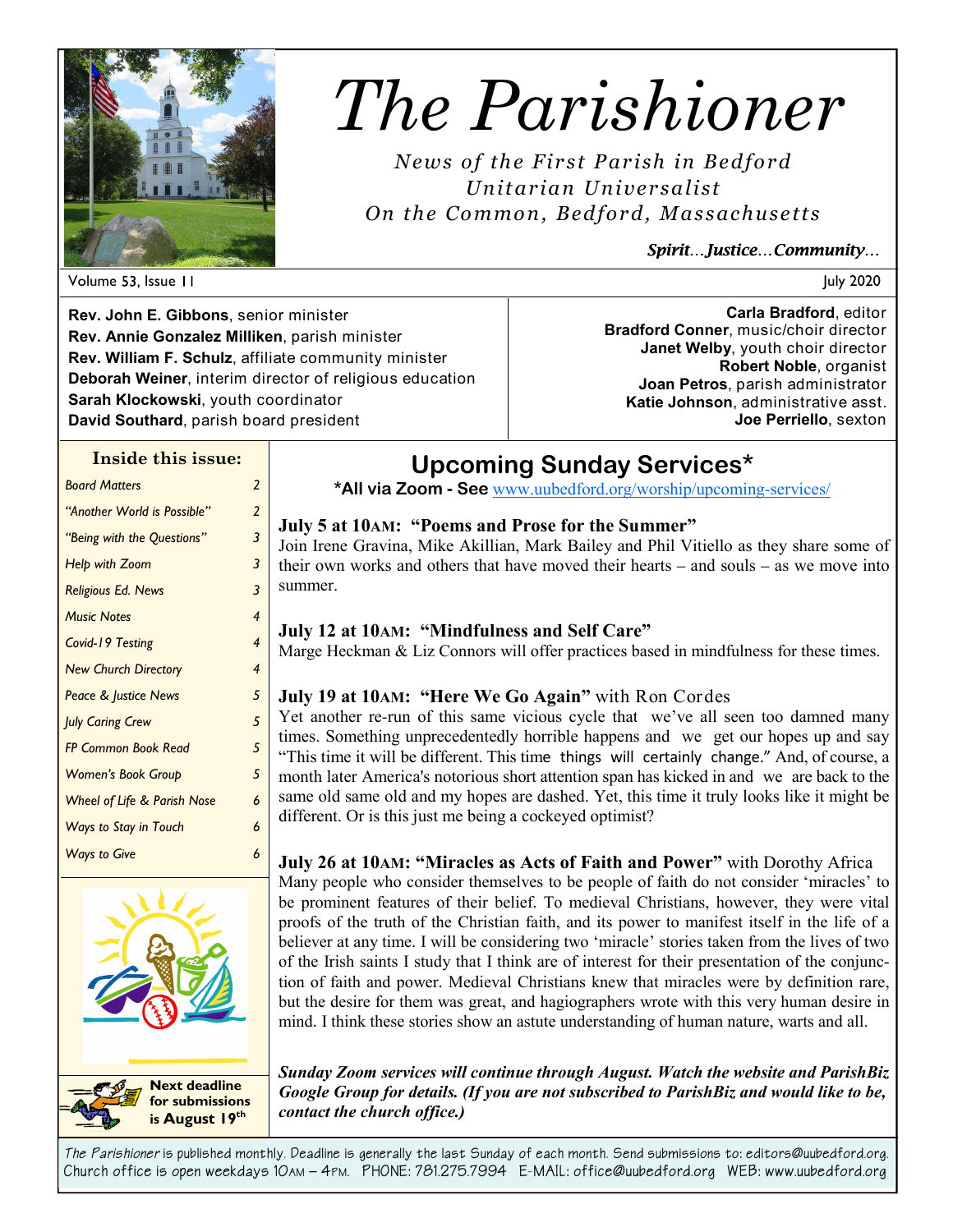

At our Annual Meeting we take a retrospective viewpoint and recall all that has been accomplished over the

### **BOARD MATTERS**

past year. Certainly it has been a year of extraordinary challenges, and First Parish has risen to the task admirably. And yet, the 2020-21 church season promises to be even more extraordinary than the last. I want to take this moment to outline the priorities that we will face in the fall.

Responding to the needs of the congregation for the duration of the COVID-19 emergency will be an overarching priority, which necessitates monitoring a rapidly changing situation, planning for known contingencies, and reacting to unforeseen events. If and when public health authorities approve guidelines for safely reopening public meetings, and with congregational approval, we will implement procedures for reinstating inperson activities while complying with best practices under the "new normal."

We will continue implementation of the religious education staffing plan with ongoing search, recruitment and hiring of a settled Director of Faith Development for Children. We are also envisioning a model for future administrative staffing and creating a staffing plan that will serve our growing congregation in future. In this work we are grateful for the support and assistance provided by the DFDC Search Team and the Administrative Staffing Task Force.

Planning for retirements in 2021 of our long-time and beloved staff, namely Senior Minister Rev. John Gibbons and Parish Administrator Joan Petros, will be an ongoing effort. We are coordinating with our denomination, the Unitarian Universalist Association, which provides guidance to congregations in transition. In this case, there is a well-established two-year process for calling a settled senior minister, beginning with an Interim Minister in the 2021–22 church year, who will help us through the transition. We will have a timeline and more details to share in the fall.

In the face of so many exceptional events, the Board represents your interests and concerns; please know that your candid comments are always welcome.

*Dave Southard*, Parish Board

### *Another World is Possible* **- Two more workshops**

The uprisings for Black liberation and community safety have been changing our world in beautiful and disorienting ways. There are many ways to learn more, practice anti-racism and continue with or join the movement. As one small piece of this work, Annie is offering three workshops over the course of the summer to explore building a world of community safety and transformative justice. They will function as a series but you can also just come to one of them! So, if you missed the first one, you can still come to the second and third.

#### Where are we now? Saturday July 18, 4 - 5:30 pm

We'll share our own feelings and experiences with police and learn more about the Black Lives Matter movement and its demands. We'll honor the rage that fuels this powerful movement and explore our own reactions to anger. This will be appropriate for junior and senior youth and adults.

### Where are we going? Saturday August 8, 4 - 5:30 pm

We'll share our experiences around punishments (punitive justice), trying to make things better when we mess up (restorative justice) and changing situations to make behavior better (transformative justice). We'll explore ways to practice transformative justice in our homes, institutions and towns. We'll look at ways to address the fear that can come up for some of us when we imagine a world without prisons or police. This will be appropriate for all elementary school children, youth and adults.

The zoom for both: https://us02web.zoom.us/j/89800961246 or call 929-205-6099 and enter Meeting ID: 898 0096 1246 or use one tap mobile: +19292056099,,89800961246#

# **Being with the Questions**

We are starting an experimental summer program of small group sessions that is an intersection of a vespers-style worship and a small group ministry. Our ministry team will share facilitation of our gatherings, to bring in different perspectives and areas of ministry and learning. We are going to be holding these sessions on Thursday evenings at 7:30pm. They will happen on July 2, 16 & 30, August 13 & 27, and Sep. 10. Anyone age 14 and older is invited to participate.

To sign up, if you haven't already, go to tinyurl.com/ beingquestions

# **Help with Zoom**

Having trouble getting your Zoom to work properly? Struggling to get video or audio on that church meeting? Call the Tech Help Line at 781-214-1925. A parishioner will answer and try to talk you through your troubles. This is an experiment but we hope it will help make our online events a bit more accessible to all!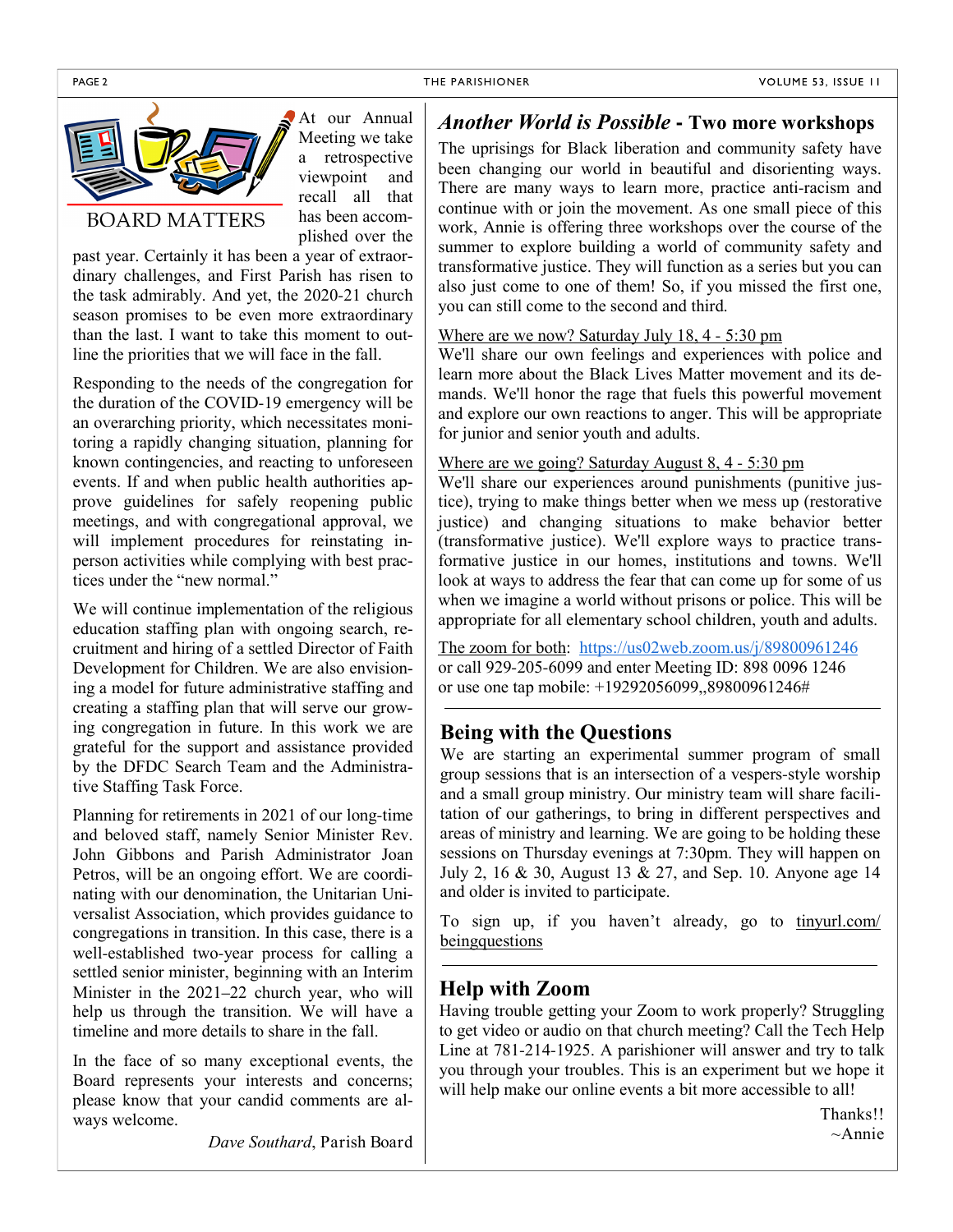### **"In Liminal Time" - Thoughts from Deborah Weiner, Developmental Director of Faith Development for Children**

It's GA time. I'm writing this having just worshipped at Sunday's service, along with a reported 8,000 or so celebrants from around the world. I remember the first GA I ever attended. It was in Little Rock, AK in 1987, in a room with 1800 or so UUs. The Rev. Dr. Judith Walker Riggs preached the Service of the Living Tradition, and I thought hers sounded like the Voice of God. This year, we acknowledged her death and I thought back to that 'first' in my UU life. And this year, as we celebrated the third-largest GA ever (the largest was in Boston, MA and the second place goes to Portland, OR) and the first-ever online GA, I realized just what a different time this is.

At GA we're understanding – big time – the ways in which colonialism, the enslavement of black people in this country, the struggle for economic equity, black lives matter today, and our fight for the environment all connect. This perfect storm of disruption and insanity that we are living through, wrapped in the bubble of the Coronavirus that our country continues to be plagued with due to repeated missteps, is shaking us. Mercury is in retrograde. And it's now month FIVE in our seasons of isolation. Good glory!

And still...we keep moving forward. July 1 is the beginning of new things at First Parish. Good things. The first year of a new staffing/ ministry structure, the first month of me serving for a year as Developmental Director of a new position – Director of Faith Development for Children. I'll be working along with Annie, as Minister of Faith Development, to imagine a real lifespan embrace of how we learn about, and live, our faith and our spiritual connections in the world. The final year of John Gibbons' ministry with this congregation. And the final year of Joan Petros' work as your Administrator – she has been the person who has shaped so much of this congregation's identity and focus!

What's ahead of us? We're not sure. We're planning for programming that is virtual, and hoping that it might be in-person, at least some of the time. We're still saying, on a regular basis, "Well, let's try this idea!" You'll see evidence of that this summer with a new faith exploration program for adults (more info elsewhere in this issue of *The Parishioner)* and talking with our colleagues, and with you, about what you need right now and what will support your journey in life at this time.

Do you have ideas, wishes, what-if experiments that might be worth trying out? Let a member of the team know and let's talk about it! In the meantime, during this summer, you'll find John, Annie, Brad or me with you at each Sunday worship service. We'll continue our Saturday get-together coffee meetings. We'll continue Story Time on Thursdays at 7:30 for the littler folk. We'll keep on gathering with parents to talk about life's triumphs and challenges every other Sunday at 7:30. Although many of us are dreaming of going away this summer, many of us will be here. Your ministry team will be taking some time off to re-charge our batteries, but there will always be at least one of us available to you. So don't be a stranger, don't be silent. Let's keep on movin' forward, together!

With love and care, *Deb*

### **R.E. News – July 2020**

Some of our programs will continue through the summer. Here's the schedule:

*Sundays, 10AM - Worship and community connection*, all ages welcome

*Sundays, 6:30PM (select dates) - Senior High Youth Group* (60 to 90 mins.)

*Sundays, 7:30PM* - *parent support group* - biweekly (about 60 mins.).

*Thursdays, 7:30PM - "Story Time"* **-** a bedtime story with UU values (about 30 mins.)

If you are interested in having your children join any of these gatherings, or if you want to connect and have not received login info, email Deb Weiner (dre@uubedford.org) or text Deb: 617-513-6614.

**Stay in touch! Subscribe to Parish Biz and RE news**: First Parish is disseminating most of the information about our online programs and other timely news via ParishBiz and (where news is RE-focused) the uubedford-re list. Both are googlegroups, and this is the best way for you to stay informed about what's going on! Please subscribe now. If you have questions please contact Parish Administrator Joan Petros who can guide you through the process: office@uubedford.org.

**Our 20-21 Faith Development Program Needs YOU, now:** There is much that is not known about the months that lie ahead, but one thing is clear: this congregation is planning to offer an engaging and inspiring Faith Development program for all ages. *We need YOU to make that happen*. Whether you are a parent or not, have kids at home or not, have ever taught or not...NOW is the time to say yes and get involved. **To help us plan for the fall, please complete the Teacher Interest Form:** https://forms.gle/WqfMQvs1JdpemPkK8

**It's also time to register children and youth for Faith Development Programs for the Fall!** Please visit the easy online registration form now: https://docs.google.com/forms/ d/1rXapi88cG5jwFyj5qPNEPP8vp9FAhHRV-CDGiVPwoyE/edit?usp=sharing

**Do you play Dungeons and Dragons?** We're trying to start an online DandD group for members of our middle/high school cohorts. We need another adult or two to play with the youth. Can you help? Please email Deb Weiner: dre@uubedford.org and thanks!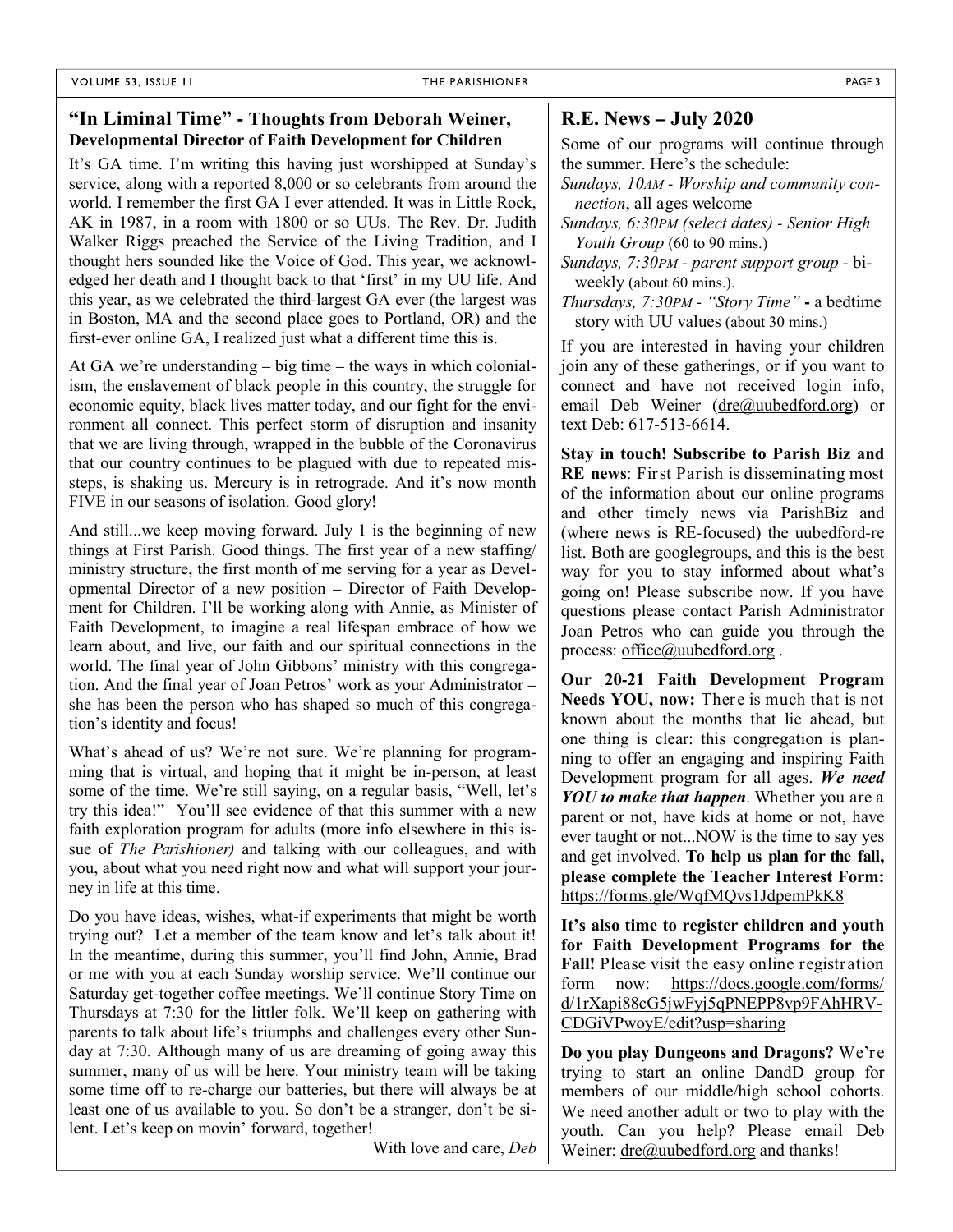# MUSIC<sup>J</sup>J<br>NOTES

A simple musical quote suitable for summertime contemplation:

*"What is Music? How do you define it? Music is a calm moonlit night, the rustle of leaves in Summer. Music is the far off peal of bells at dusk! Music comes straight from the heart and talks only to the heart: it is Love! Music is the Sister of Poetry and her Mother is sorrow!"*  — Sergei Rachmaninoff, Russian composer, conductor and virtuoso (1873-1943)

> *Brad Conner*, Music Director

### **KidSing!**

Just a reminder that we continue to have our KidSing gathering at 2:00 Mondays – Songs, games, and seeing each other! Join Zoom Meeting: https://uml.zoom.us/j/97837900760 Meeting ID: 978 3790 0760

Cheers, *Janet*

# **Covid-19 Testing Tuesdays**

For the foreseeable future, there will be Covid-19 testing at First Parish every Tuesday. ALL are welcome regardless of town of residence, affiliation, symptomology, or ability to pay. Register on-line and you'll be given a timeslot and number: Bedfordresearch.org/first-parish.

Nearly 400 people have been tested, of whom only 3 were positive…AND unsymptomatic exactly the reason for universal testing! This testing is a collaboration between a local lab, the Bedford Research Foundation and First Parish in accordance with Governor Baker's Task Force encouragement of universal testing.

Though the subsidized cost of the test is \$65 and a form is included with the results that may be submitted to insurance, First Parish also offers - thanks to generous donors - to subsidize anyone for whom cost is a barrier. Plus ALL Bedford Town employees can be tested without cost.

Please pass this info on to anyone else who might be interested!

If questions: jgibbons@uubedford.org

# **NEW Online Church Directory**

The Membership Committee of First Parish in Bedford plans to create an online church directory that would be password protected for each church member who wishes to participate. Three First Parish member volunteers would oversee and administer the content of the directory available to our members, including the submission of photo-



graphs. The service we are considering is called "Instant Church Directory Online" and it can be viewed at:

https://www.instantchurchdirectory.com/features/

We had previously planned to have the company Life Touch take individual and family photos of our parishioners to create an updated photo directory. Life Touch had performed this service in the past, most recently in 2016. However, with the limitations on person-to-person contact due to the COVID-19 pandemic, those plans were put on hold.

In this time of social isolation, we believe that it is important that First Parish members be able to connect with each other through online mechanisms such as virtual "zoom" gatherings and other online venues. Our committee feels that an online church directory may provide parishioners with additional information about each other, including photos and contact information. Our ministers, John Gibbons Annie Gonzalez Milliken, agree with our decision to develop an online church directory. We have also sought input from others who have been involved in web-based technology for the church, such as Delsey Sherrill, Craig Jackson and Webb Tilney.

The Church Directory Online allows each member or friend of First Parish to create a login and password to securely access the directory. Our three directory administrators will input information about parishioners and then parishioners can provide updates, subject to approval by the administrators. For this coming church year, the three administrators are Nina Wampler, Mary Van der Mude and Webb Tilney.

The Instant Church Directory personnel will make sure the website and databases are up to date with the latest security software to protect against any security threats. To ensure the directories are safe, they only allow access to members who are entered in the directory. For more information about the security policies of Instant Church Directory Online see: https://www.instantchurchdirectory.com/ security/. The cost of this online church directory is \$7.90 per month with a one-year contract. Funds to support this directory will come out of the Membership Committee budget.

Thank you for reviewing this information. We welcome any feedback from you about the directory and our attempts to give parishioners additional connections to each other. Parishioners will be given the opportunity to opt out of this online directory.

> The Membership Committee: *Nina Wampler & Sarah Dorer, Co-Chairs, Marcia Morgan, Rich Suval, Ron Green, Mary Van der Mude, Webb Tilney*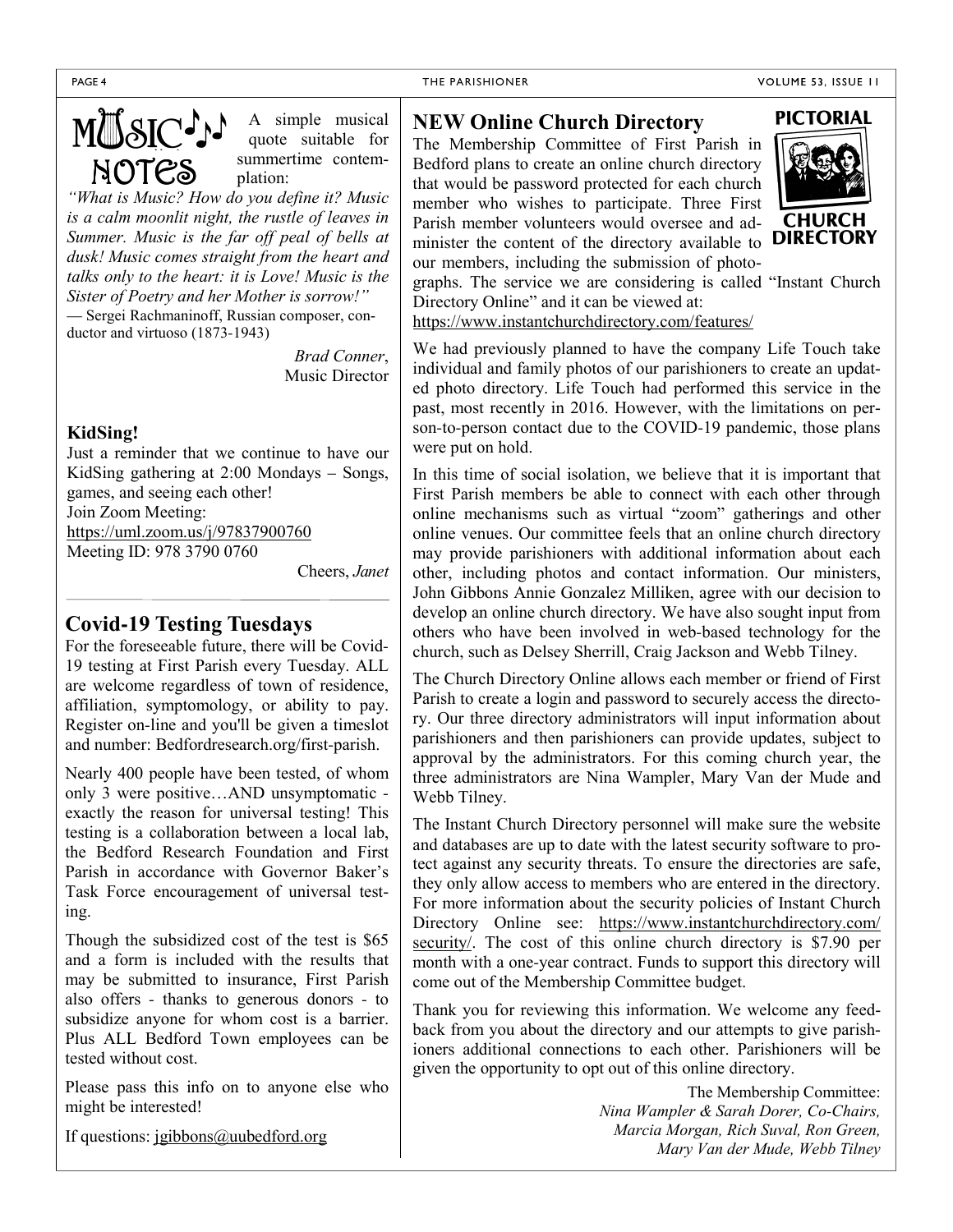### **Peace and Justice**

# *Never Again!*

On August 6 & 9, 1945, U.S. atomic bomb attacks devastated Hiroshima and Nagasaki, killing over 200,000 civilians and inflicting suffering on hundreds of

thousands more in the ensuing years. Hibakusha – survivors –describe scenes of "Hell on Earth" when recalling these events and have vowed such genocidal attacks must never happen again.

The state violence and racial persecution Americans are rising up against in our streets is not unconnected with the threat of state violence at an international level by America's nuclear arsenal, a mere fraction of which could annihilate whole populations. Unitarian Universalists have a rich history of speaking out against injustice and working for peace. The 75<sup>th</sup> Anniversary of the Hiroshima and Nagasaki bombings presents a unique obligation and opportunity on the part of UU's to act on our faith.

First Parish will join many faith congregations across our state by tolling our bells at 8:15am on August  $6<sup>th</sup>$ , the moment of the 1945 Hiroshima bombing. Then, on Sunday, August  $9<sup>th</sup>$ , the Peace and Justice Committee will lead a service observing the  $75<sup>th</sup>$  anniversary of these tragic events and explore and how we as UU's can answer the call of the Hibakusha, *"Never Again!"*

To personally join the Hibakusha global signature campaign, go to https://hibakusha-appeal.net/english/

,,,,,,,,,,,,,

*Jerry Ross*, for the Peace and Justice Committee

# **July Caring Crew**

If you or someone you know at First Parish needs  $\blacklozenge$ **temporary assistance with meals or errands, please** let us know. We have a team of volunteers who are  $\blacktriangledown$ ready to help. The Coordinator for the month of  $\blacktriangledown$ July is Susan Lincoln. Reach her by phone: 781- 222-4094 or email Susan at susanmlin- $\frac{\text{coln}(a)}{\text{gmain.com}}$ . Please make note that the phone number will remain the same every month to reach the current Caring Crew Coordinator as we are now using Google Voice.

*Sandy Boczenowski*

# **Get your Book: First Parish Common Book Read**

The Environmental Justice Committee has chosen a Common Read for the Fall: **"On Fire: The Burning Case for a Green New Deal"** by Naomi Klein who was the keynote speaker at General Assembly. We will sell the book this summer for \$15 and will soon



send out an email via First Parish announcements with details on how to get the book. If you don't subscribe to email announcements, contact Corinne Doud  $(cordoud@gmail.com or 781-275-8979)$  to get the book. We will plan a time to discuss the book this Fall.

Per Amazon: *On Fire: The (Burning) Case for a Green New Deal* gathers for the first time more than a decade of her impassioned writing, and pairs it with new material on the staggeringly high stakes of our immediate political and economic choices. These long-form essays show Klein at her most prophetic and philosophical, investigating the climate crisis not only as a profound political challenge but as a spiritual and imaginative one, as well. Delving into topics ranging from the clash between ecological time and our culture of "perpetual now," to the soaring history of humans changing and evolving rapidly in the face of grave threats, to rising white supremacy and fortressed borders as a form of "climate barbarism," this is a rousing call to action for a planet on the brink.

> *Corinne Doud* for the Environmental Justice Com.



If you're looking for some summer reading, the followmeeting dates –

were chosen for the next church year:

Cane River (Lalita Tademy) - September 20 Trick Mirror (Jia Tolentino) - October 18 The Alchemist (Paulo Coelho) - November 15 Book Swap - January 10 In Regalia (Erin McCormick) - February 21 Unaccustomed Earth (Jhumpa Lahiri) - March 21 The Tattooist of Auschwitz (Heather Morris) - April 18

The Book of Longings (Sue Monk Kidd) - May 16 The Giver of Stars (Jojo Moyes) - June 6

Watch upcoming issues of *The Parishioner* for specific details!